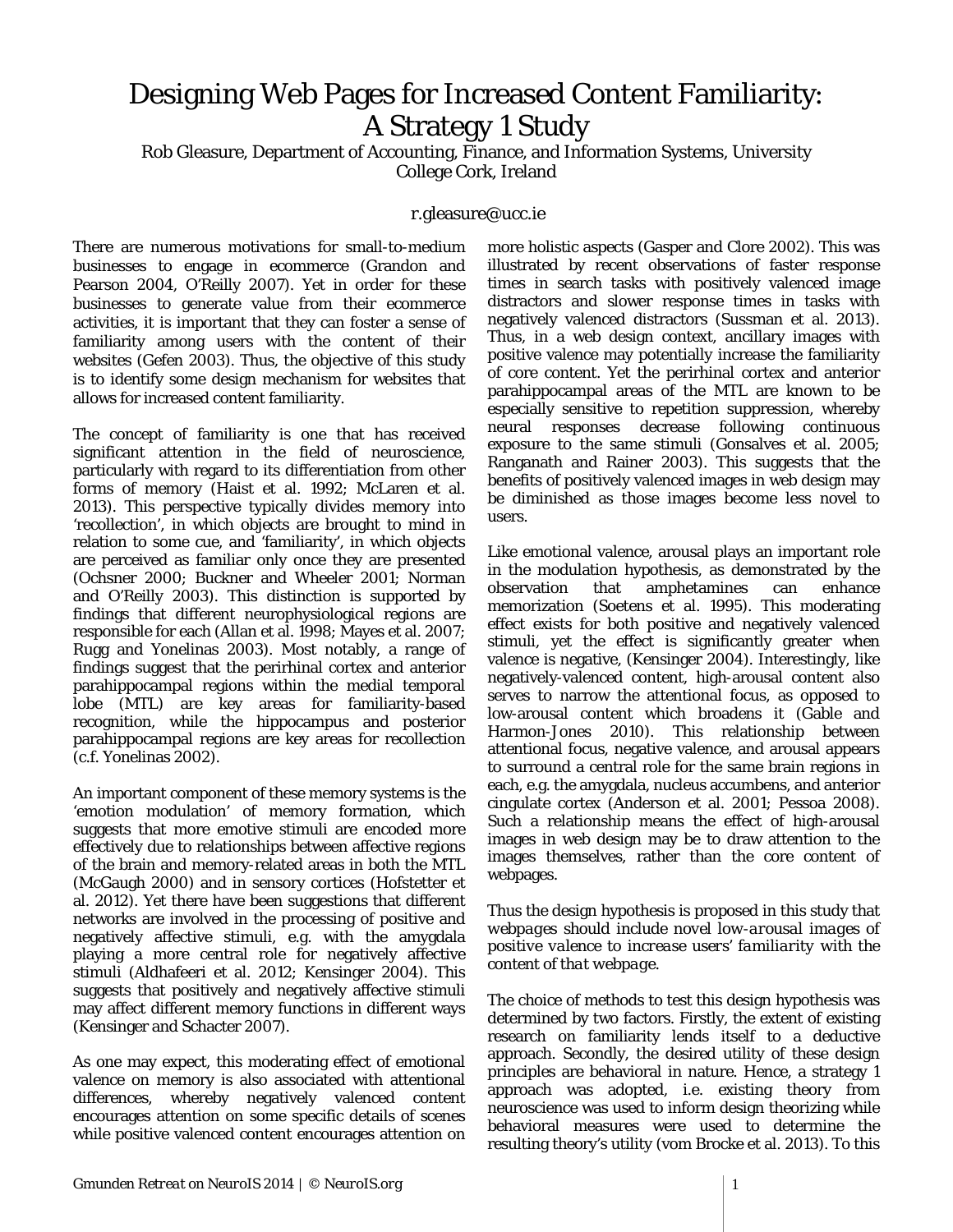end, a website was developed in the form of a web portal for third party massive open online courses (MOOCs). This web portal contained seven pages in total, including one homepage and six web pages dedicated to six specific categories of MOOCs. Images were placed in the center of the screen, above the main content of webpages, and below a logo for the fictitious website and a simple navigation bar. The images used were taken from the International Affective Picture System (IAPS), a standardized set of color photographs across a range of semantic categories, which are distributed to researchers upon request, along with quantitative ratings for valence, arousal, and dominance (Lang et al. 2008). The images that were used all possessed valence scores >6.5 on the negative-positive dimension, as well as scores on the arousal dimension of either <4.5 for low-arousal images or >6.5 for high-arousal images.

A 2x2x2 between-subjects factorial design was implemented to test the design hypothesis. The first factor represented image novelty, whereby the website either displayed the same image continuously across different webpages, or a novel image for each individual webpage. The second factor represented image arousal, whereby images displayed on the website were either high-arousal or low-arousal. The third factor represented the basic behavioral dynamics of the interaction. The focus of attention differs among search tasks and other visual behavior (Itti and Koch 2001), hence subjects were either (1) presented with six search tasks to find and select some specific course as quickly as possible, without being told in which category that course was located, or (2) to browse each category and select the course they found most interesting. Subjects were briefed that the purpose of the experiment was to evaluate some aspects of web design but were not made aware that familiarity or memory was the main focus of this investigation. This approach was taken to avoid giving subjects any knowledge that could compromise their ability to behave in a representative manner. Upon completion of the experiment, each subject was presented with 10 courses, 5 of which they had been exposed to in the original website and 5 of which had not. They were then asked to select the 5 courses they believed they had encountered.

131 subjects participated in the experiment as part of coursework for one undergraduate program and one postgraduate program. This included 77 males and 54 females with an average age of 23.67. The scores from the course recognition tests for these subjects were compared with a two-tailed analysis of variance, the results of which are illustrated in Table 1.

These results show two statistically significant relationships. The first of these is the interaction between whether the images used were alternating or constant, and whether the images used were low-arousal or higharousal (see Figure 1). This interaction shows that subjects performed best on the familiarity test when their web pages contained novel low-arousal images, under which conditions they correctly identified an average of 3.406 courses. The absence of any interaction with browsing/searching conditions also suggests that this was unaffected by behavioral differences in the tasks set for users. Thus the design hypothesis put forward by this study is supported.

| Table 1. Results for course recognition tests                        |        |             |
|----------------------------------------------------------------------|--------|-------------|
|                                                                      | F      | Sig.        |
| Alternating/Constant                                                 | 2.161  | .245        |
| <b>High/Low Arousal</b>                                              | .055   | .564        |
| <b>Browse/Search</b>                                                 | 26.025 | $< 0.001**$ |
| Alternating/Constant *<br><b>High/Low Arousal</b>                    | 4.206  | $.044*$     |
| Alternating/Constant*<br><b>Browse/Search</b>                        | .034   | .883        |
| High/Low Arousal *<br><b>Browse/Search</b>                           | .657   | .245        |
| Alternating/Constant *<br>High/Low Arousal *<br><b>Browse/Search</b> | .840   | .314        |
| $* = p<0.05$ , $** = p<0.001$                                        |        |             |



The second statistically significant relationship was the main effect for the browsing/searching condition. The average subject correctly identified 3.09 courses, however this rose to 3.523 during browsing tasks and fell to 2.712 during search tasks. The existence of this difference is arguably not surprising, however the extent of the difference is interesting, as subjects in search tasks